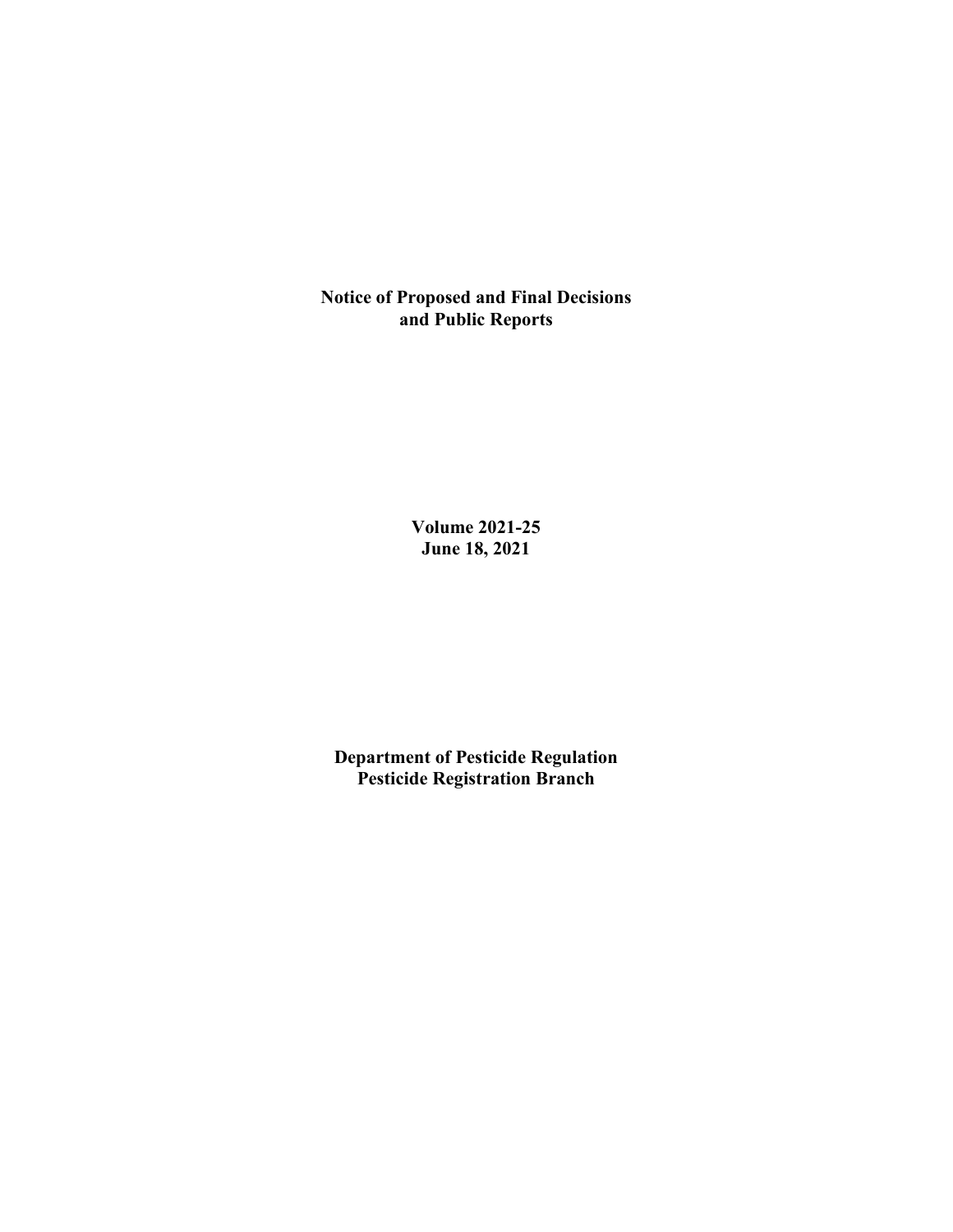# **NOTICE OF FINAL DECISIONS TO REGISTER PESTICIDE PRODUCTS AND WRITTEN EVALUATION**

Pursuant to Title 3, California Code of Regulations section 6255, the Director of the Department of Pesticide Regulation (DPR), files this Notice of Final Decisions to Register Pesticide Products with the Secretary of the Resources Agency for posting. This notice must remain posted for a period of 30 days for public inspection. Between the time DPR posts a proposed registration decision for public comment and DPR makes a final decision regarding the product, nonsignificant changes may be made to the product label (e.g., revising the product name, changing a master label to an end-use marketing label, correcting typographical errors). If the changes are not significant, DPR will not re-notice the product for public review and comment. However, if significant changes are made to the product label that substantially affect DPR's analysis on direct or indirect significant adverse environmental or human health impacts that can reasonably be expected to occur from the proposed decision, DPR will re-notice the product label for public review and comment.

In addition, for any product that is posted proposed to register as a conditional registration, the registrant may address the conditions of registration by providing the appropriate data or modifying the product label (e.g., remove use site, add "not for use in California" to a use site) during the posting period. If the registrant adequately addresses the conditions of registration during the posting period and the resulting change to the product label is not significant such that DPR must re-post the product label for review and public comment, DPR will post the product below, but will no longer have a "conditional" designation by the registration type.

For information about submitting a request for any documents related to this notice, please visit [https://www.cdpr.ca.gov/public\\_r.htm.](https://www.cdpr.ca.gov/public_r.htm)

To view the public report that was issued when the product was proposed for registration, click on the hyperlinked Tracking Number for the product.

*Tracking Number with hyperlink to public report – (EPA Registration Number) Applicant / Brand Name*

[296456](https://www.cdpr.ca.gov/docs/registration/nod/public_reports/296456.pdf) - (89850 - 22) SEMIOSBIO TECHNOLOGIES INC. SEMIOS VMB ECO DS USE: SPECIAL ACTIVITY - A PHEROMONE PRODUCT FOR CONTROL OF VINE MEALYBUG ON GRAPES AND OTHER AGRICULTURAL CROPS TYPE: SECTION 3 REGISTRATION - CONDITIONAL ACTIVE INGREDIENT(S): LAVANDULYL SENECIOATE CAS NUMBER(S): 23960-07-8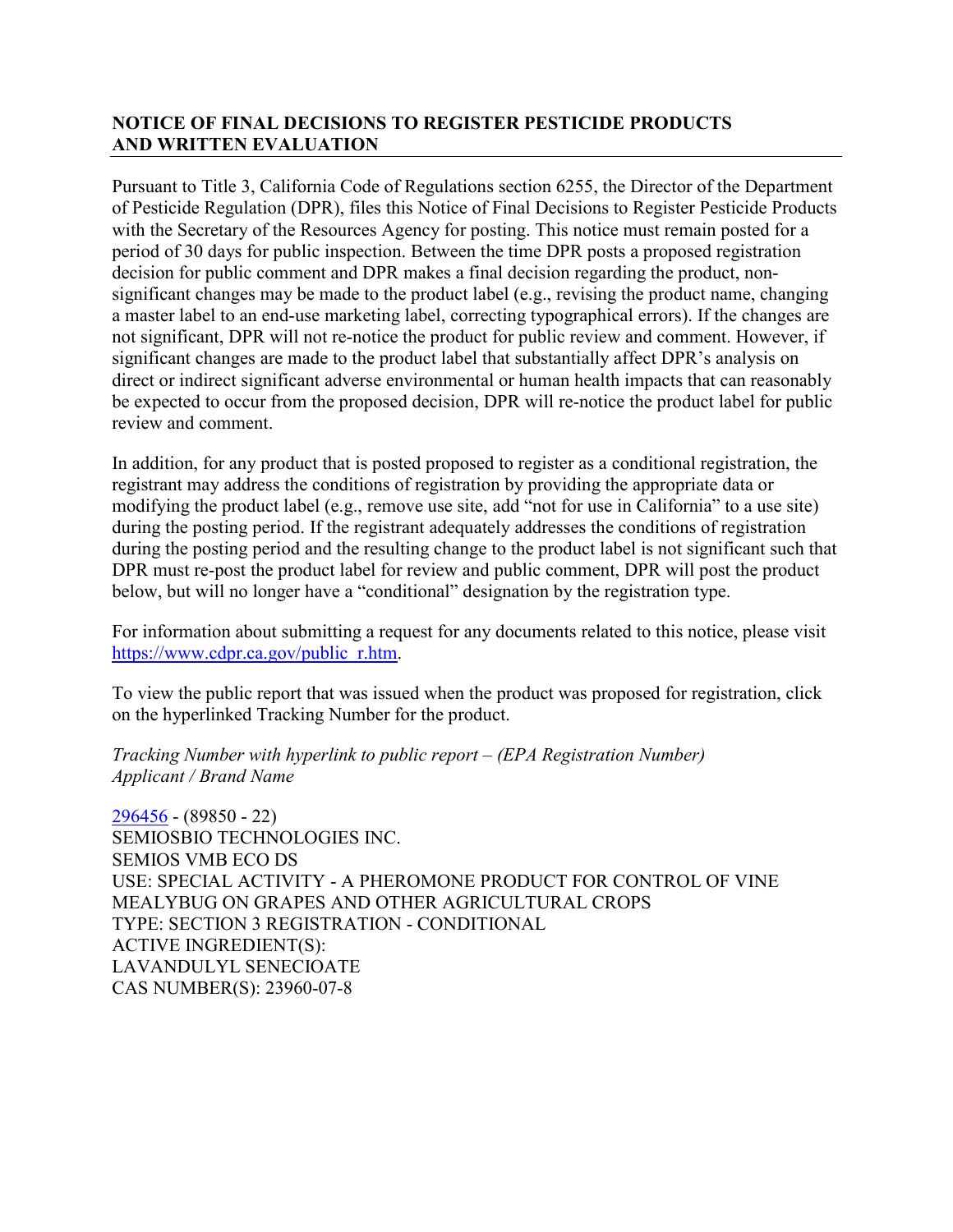**Notice of Final Decisions to Register (Continued) Page 2**

[295070](https://www.cdpr.ca.gov/docs/registration/nod/public_reports/295070.pdf) - (6836 - 365) LONZA, LLC MASTER LABEL - NUGEN MB5N-128 USE: ANTIMICROBIAL, BACTERICIDE, DISINFECTANT, FUNGICIDE, VIRUCIDE - FOR THE CONTROL OF ORGANISMS SUCH AS PSEUDOMONAS AERUGINOSA, STAPHYLOCOCCUS AUREUS, AND INFLUENZA A VIRUS (H7N9) ON HARD, NON-POROUS SURFACES SUCH AS DESKS, SHOWERS, AND TELEPHONES IN SITES SUCH AS BATHROOMS, HOG FARMS, HOSPITALS, CAFETERIAS, FISH MARKETS, AND COLLEGES TYPE: SECTION 3 LABEL AMENDMENT - TO ADD NEW PESTS, REVISE STORAGE CLAIMS, AND ADD NEW USE DIRECTIONS AND GRAPHICS ACTIVE INGREDIENT(S): ALKYL (67%C12, 25%C14, 7%C16, 1%C18) DIMETHYLBENZYL AMMONIUM CHLORIDE DIOCTYL DIMETHYL AMMONIUM CHLORIDE CAS NUMBER(S): 68391-01-5 , 5538-94-3 [285401](https://www.cdpr.ca.gov/docs/registration/nod/public_reports/285401.pdf) - (73771 - 11) VERDESIAN LIFE SCIENCES U.S., LLC FUNGI-PHITE CA USE: FUNGICIDE - FOR THE CONTROL OF DISEASES SUCH AS ROOT ROT, POWDERY MILDEW, AND DOWNY MILDEW ON CROPS SUCH AS AVOCADOS, BANANAS, AND GRAPES; AND FOR DISEASE CONTROL ON TURF, ROSES, AND ORNAMENTAL PLANTS TYPE: SECTION 3 REGISTRATION - ACTIVE INGREDIENT(S): CALCIUM SALTS OF PHOSPHOROUS ACID POTASSIUM PHOSPHITE CAS NUMBER(S): 21056-98-4 , 13492-26-7 , 13977-65-6 [297281](https://www.cdpr.ca.gov/docs/registration/nod/public_reports/297281.pdf) - (84059 - 28) MARRONE BIO INNOVATIONS, INC. STARGUS USE: FUNGICIDE - FOR THE CONTROL OF DISEASES SUCH AS DOWNY MILDEW, BLACK SPOT, AND LATE BLIGHT ON CROPS SUCH AS CITRUS FRUIT, BULB VEGETABLES, LEAFY VEGETABLES, CUCURBITS, FRUITING VEGETABLES, AND **GRAPES** TYPE: SECTION 3 LABEL AMENDMENT - CONDITIONAL - TO MAKE FORMATTING CHANGES INCLUDING THE ADDITION OF NEW PRECAUTIONARY STATEMENTS AND REVISION OF APPLICATION INSTRUCTIONS; TO ADD NEW PESTS SUCH AS ALTERNARIA LEAF SPOT, BOTRYTIS BLIGHT, AND RED ROT; AND TO ADD NEW CROPS SUCH AS TREE NUTS, CEREAL GRAINS, AND PEANUTS ACTIVE INGREDIENT(S): BACILLUS AMYLOLIQUEFACIENS STRAIN F727 CAS NUMBER(S): (NO CAS NUMBER)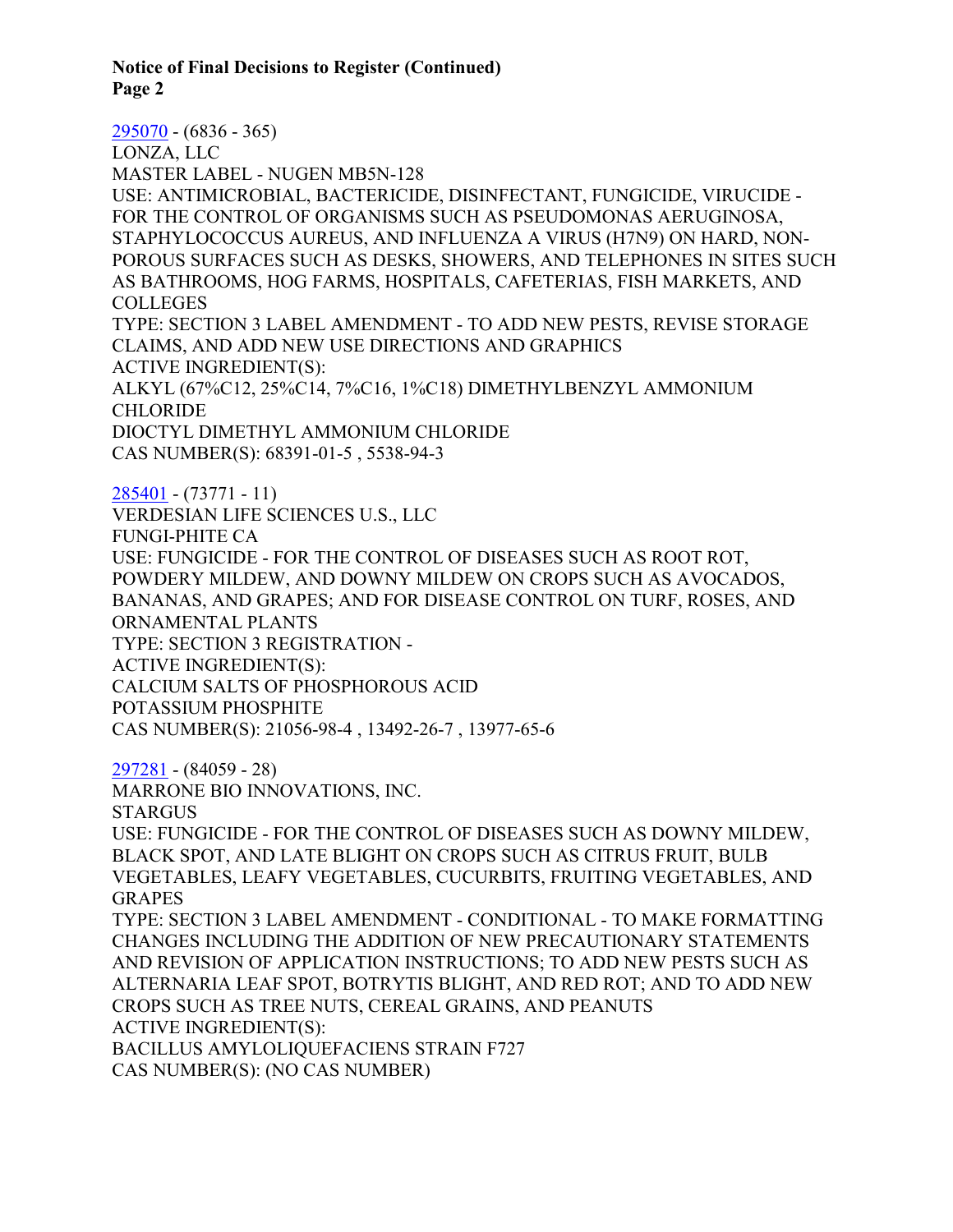# **Notice of Final Decisions to Register (Continued) Page 3**

### **Written Evaluation**

Pursuant to Title 3, California Code of Regulations section 6254, this notice includes a written evaluation of significant environmental points raised in comments submitted during the review and comment period required by Title 3, California Code of Regulations section 6253 for any of the products listed above.

# **DPR received no comments on the above listed products.**

*Original signed by Tulio Macedo 06/16/2021*

 Tulio Macedo, Chief Pesticide Registration Branch Dated